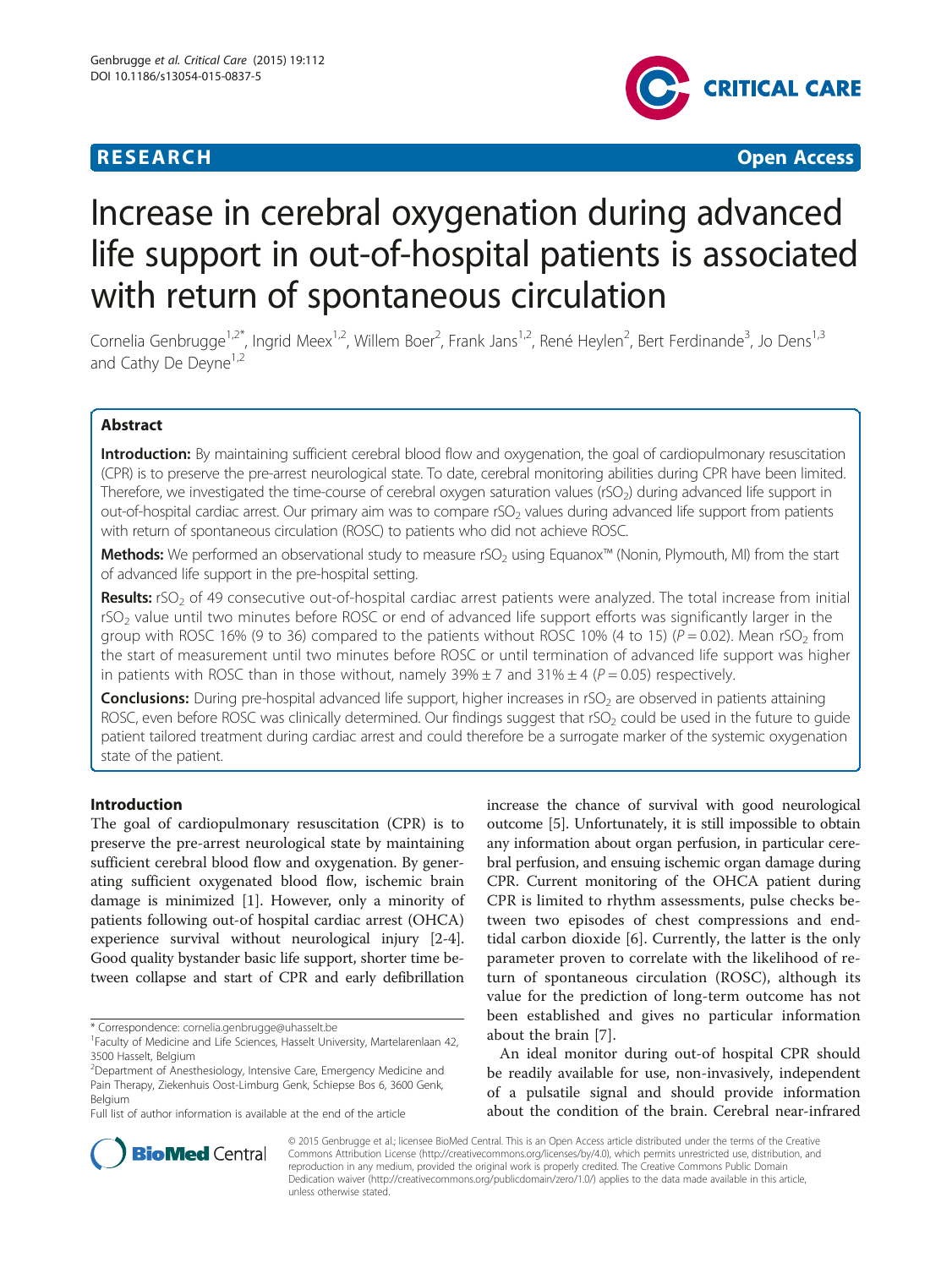spectroscopy (NIRS), a non-invasive technique, measures the regional difference between oxygenated and deoxygenated hemoglobin, an expression of the difference in oxygen supply and demand. NIRS is independent of a pulsatile signal and continuously measures cerebral oxygen saturation  $(rSO<sub>2</sub>)$  [\[8](#page-6-0)]. This technique has recently been introduced in the cardiac arrest setting [[9-17](#page-6-0)]. These studies suggest that  $rSO<sub>2</sub>$  measured during CPR may correlate with ROSC and survival. Unfortunately, all currently available data were obtained during in-hospital CPR efforts of OHCA patients or during CPR of in-hospital cardiac arrest patients. Until now, no data are available on  $rSO<sub>2</sub>$  monitoring from start of advanced life support (ALS) in patients suffering from OHCA. The purpose of this study was to measure  $rSO<sub>2</sub>$ in OHCA patients from the start of ALS until ROSC or until the resuscitation efforts were terminated. We aimed to investigate whether any difference existed in the time course of  $rSO<sub>2</sub>$  between patients who did or did not experience ROSC.

# Methods

In this prospective, observational, single-center study (Ziekenhuis Oost-Limburg, Genk, Belgium) we measured pre-hospital  $rSO<sub>2</sub>$  in consecutive OHCA patients. The primary aim of this study was to investigate whether there was any difference in  $rSO<sub>2</sub>$  during OHCA ALS between patients who achieved ROSC and patients who do not. Furthermore, the difference in highest, lowest and initial  $rSO<sub>2</sub>$  was also investigated as the proportion of time during ALS spent below 30%. The study protocol was approved by the local institutional review board (Commissie Medische Ethiek Ziekenhuis Oost-Limburg, 13–044 U). Informed consent was obtained from patient's next of kin. In circumstances in which it was not possible to obtain informed consent, the requirement for informed consent was waived, in agreement with the protocol.

An emergency vehicle, staffed by a physician trained in emergency medicine or anesthesiology and a nurse, equipped with a portable cerebral oximeter (Equanox™ 7600; Nonin Medical Inc., Plymouth, MN, USA) drove to the scene of an OHCA after an emergency call. The physician placed a single sensor on the right side of the forehead of the patient as soon as possible, in some cases immediately and in some cases after endotracheal intubation. If the sensor was applied before endotracheal intubation, 100% oxygen was delivered through a bag valve mask. All patients were intubated and ventilated with 100% oxygen. Only one  $rSO<sub>2</sub>$  sensor was applied to minimize the time delay to the gold standard of care.  $rSO<sub>2</sub>$  was continuously measured and registered every 4 seconds during pre-hospital ALS until CPR efforts were terminated or until the patient with ROSC arrived at the emergency department. ALS was performed

following current European Resuscitation guidelines [\[6](#page-6-0)]. In all patients, manual chest compressions were performed. None of the patients received mechanical chest compressions. If ROSC was achieved, the emergency physician pressed the event button of the cerebral oximeter and/or noted the time of ROSC on the Utstein forms [[18](#page-6-0),[19](#page-6-0)]. Patients were pronounced dead pre hospital or they achieved sustained ROSC (>20 minutes) and were transported to the hospital. No patient was transported with ongoing CPR.

Exclusion criteria were age younger than 18, obvious traumatic cause of cardiac arrest and ROSC before or within 1 minute after start of  $rSO<sub>2</sub>$  measurement. Emergency physicians were not blinded to  $rSO<sub>2</sub>$  values because visual confirmation of the measurement and quality of the NIRS signal is necessary. However, they had not received any pre-study information regarding the interpretation of  $rSO_2$  values. The  $rSO_2$  values were therefore not used in the clinical decision-making and all patients received the best available care regardless of  $rSO<sub>2</sub>$  values. The decision to stop resuscitation efforts was at the discretion of the medical emergency team. The accuracy and reliability of the used cerebral oximeter (Equanox™ 7600; Nonin Medical Inc.) has been validated against a mix of 70% jugular bulb saturation and 30% arterial saturation [\[20](#page-6-0)].

Baseline characteristics were prospectively collected from Utstein templates and emergency medical charts [[18,19\]](#page-6-0).  $rSO<sub>2</sub>$  data were downloaded from the portable device according to the manufacturer's instructions and exported to SPSS 20.00 (SPSS, Armonk, NY, USA) for statistical analysis. Patients were defined as achieving ROSC if ROSC was sustained for more than 20 minutes.

Because the goal of this prospective study was to investigate the  $rSO<sub>2</sub>$  values in OHCA patients during ALS as a prediction for ROSC and to avoid interference from  $rSO<sub>2</sub>$  measurements when ROSC was already achieved, only data obtained until 1 or 2 minutes before ROSC were used in the following data analysis. We compared initial, mean and maximum  $rSO<sub>2</sub>$  values as well as the increase in  $rSO<sub>2</sub>$  and the percentage of ALS time spent below a  $rSO<sub>2</sub>$  value of 30%.

# Statistical analysis

Patients' characteristics were compared using Student's t test if normally distributed or the Mann–Whitney test if not normally distributed and expressed as respectively mean ± standard deviation or median with first and third quartiles. The chi-square test and Fisher's exact test were used when comparing categorical values. Descriptive statistics were used for continuously measured  $rSO<sub>2</sub>$  values and are expressed as mean ± standard deviation or median with first and third quartiles.  $P < 0.05$  was considered statistically significant. All tests were performed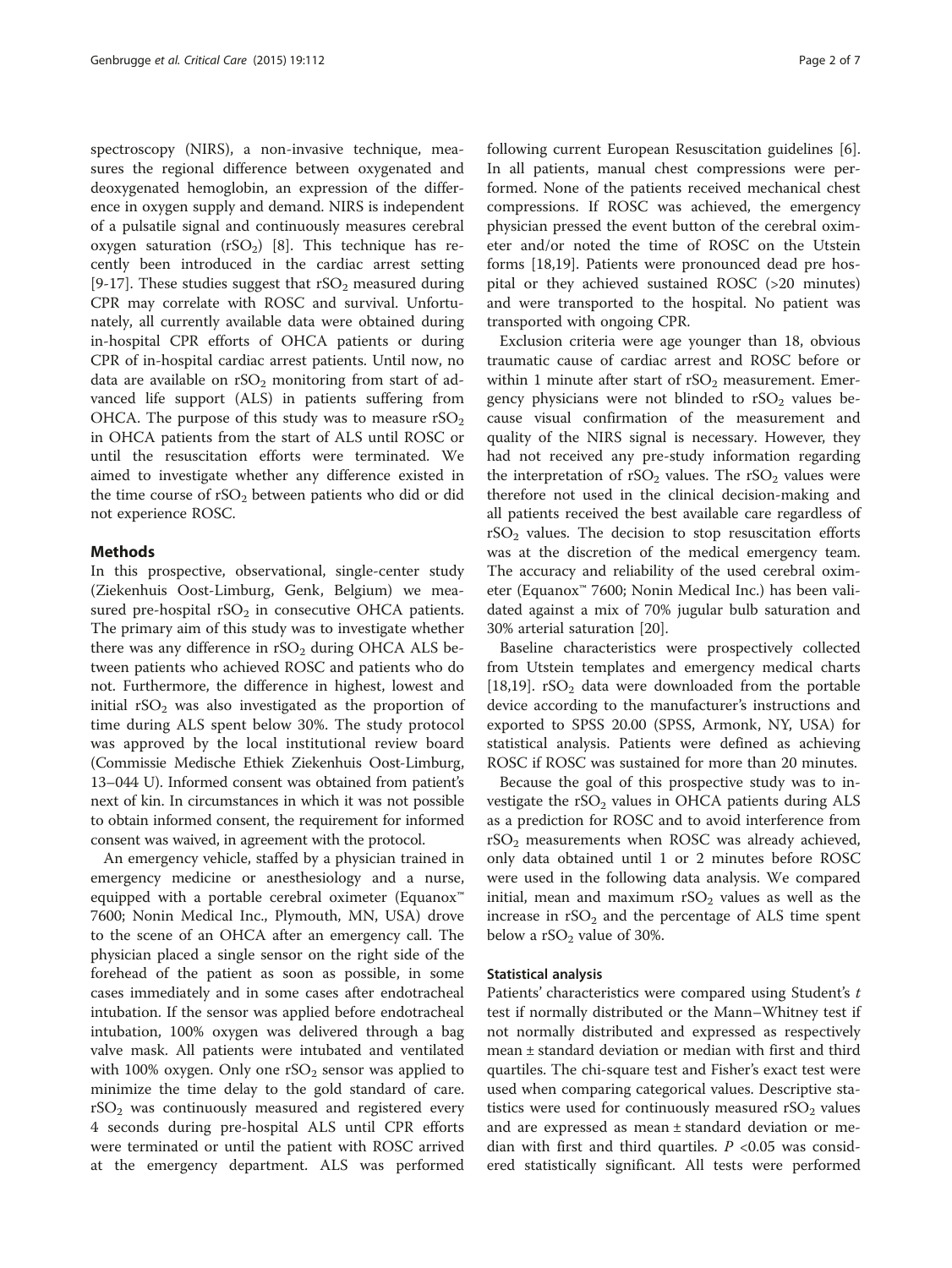using SPSS 20.00. Figures were made using GraphPad Prism 5.01 (GraphPad Software, La Jolla, CA, USA).

# Results

Between December 2011 and November 2013, there were 100 eligible OHCA patients. Out of these 100 patients,  $rSO<sub>2</sub>$ was measured in 56 OHCA patients (Figure 1). Data for seven patients were excluded from the analysis for the following reasons: obvious noncardiac cause of arrest (hanging) in two patients, four patients already had ROSC when  $rSO<sub>2</sub>$ measurement was started, and data from one patient could

not be used due to a technical defect during transfer of data. Eventually 49 patients were prospectively included, 19 (39%) patients achieved sustained ROSC whereas 30 patients (61%) did not and died pre hospital. Of the 19 patients with ROSC, 10 patients (20%) died in the emergency department and eventually three (6%) patients survived with good neurological outcome (Cerebral Performance Category 1 and 2) at hospital discharge and one patient survived with Cerebral Performance Category 4.

Comparing ROSC with no ROSC, there were significantly more male patients in the group without ROSC

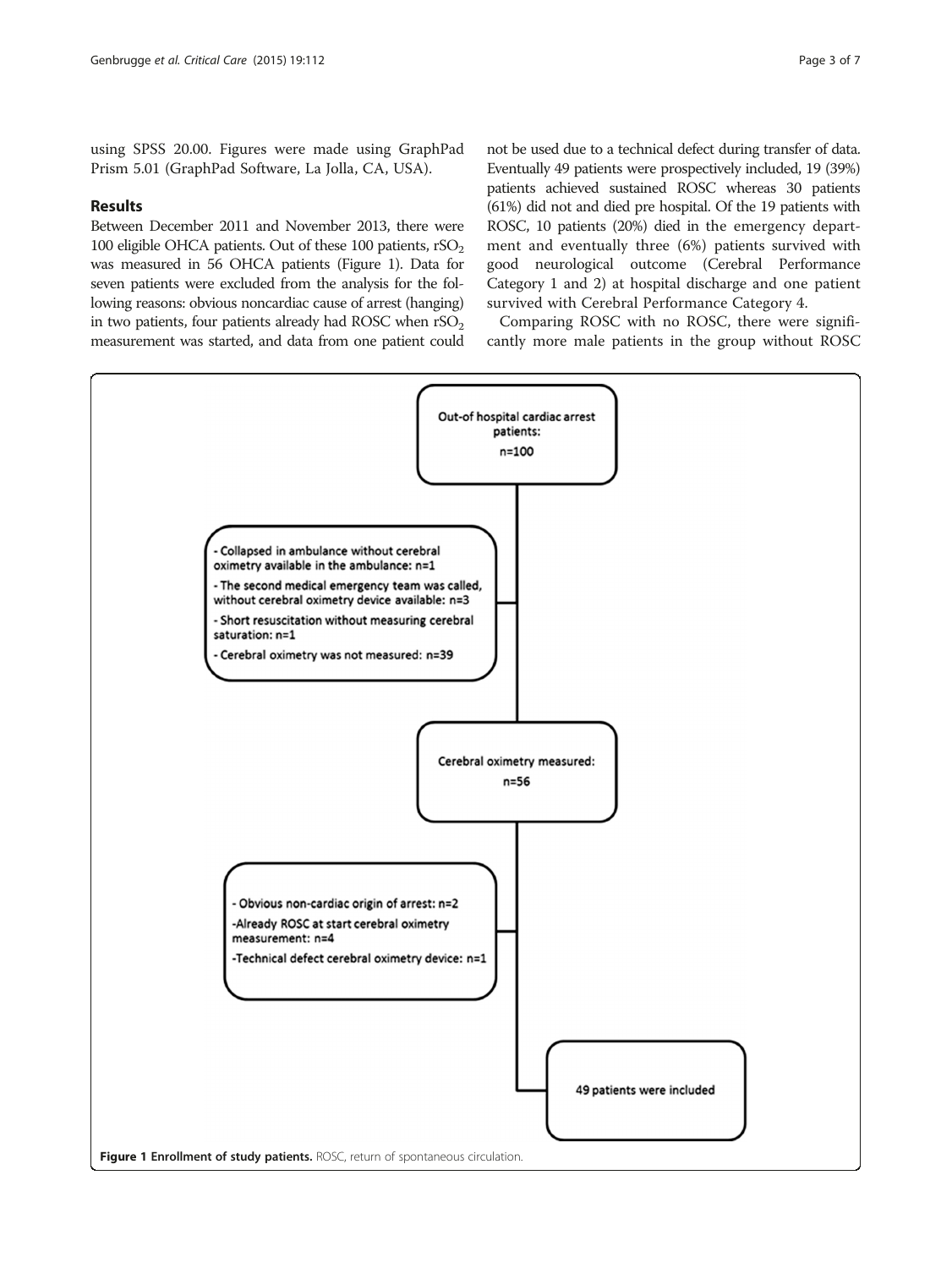## <span id="page-3-0"></span>Table 1 Patient demographics and characteristics

|                                    | <b>Total</b><br>$(n = 49)$ | No ROSC<br>$(n = 30)$ | <b>ROSC</b><br>19)   | P value |
|------------------------------------|----------------------------|-----------------------|----------------------|---------|
|                                    |                            |                       |                      |         |
| Male                               | 31(63)                     | 23(77)                | 8(42)                | 0.03    |
| Age                                | 73 $(\pm 17)$              | 69 $(\pm 17)$         | 70 (16)              | 0.85    |
| First recorded rhythm              |                            |                       |                      |         |
| Ventricular fibrillation           | 12(24)                     | 6(20)                 | 6(32)                | 0.50    |
| Asystole                           | 31(63)                     | 20(67)                | 11(58)               | 0.56    |
| Pulseless electric activity        | 6(15)                      | 4(13)                 | 2(11)                | 1.00    |
| Bystander witnessed cardiac arrest | 26(53)                     | 14(47)                | 12(63)               | 0.38    |
| EMS witnessed cardiac arrest       | 3(6)                       | 1(3)                  | 2(11)                | 0.55    |
| Bystander CPR                      | 29 (59)                    | 20(67)                | 9(47)                | 0.24    |
| BLS duration (minutes)             |                            |                       |                      |         |
| Total                              | 12 (9 to 16)               | 13 (10 to 16.75)      | 10 (4 to 12)         | 0.01    |
| Bystander                          | 10 (5.5 to 15)             | 10 (7.5 to 15)        | 5 (4 to 11.5)        | 0.02    |
| Paramedic                          | 6.5 (4 to 10)              | 8 (5 to 12)           | 4 (4 to 8.5)         | 0.03    |
| ALS duration (minutes)             | 21 (15.5 to 31)            | 25 (20 to 32.75)      | 16 (10 to 30)        | 0.02    |
| Response time (minutes)            |                            |                       |                      |         |
| Time (call to ALS)                 | 13 (11 to 15)              | 14 (12 to 17.25)      | 12 (8 to 15)         | 0.01    |
| Time (call to BLS)                 | 0(0 to 4)                  | 0(0 to 4.75)          | 2(0 to 4)            | 0.48    |
| Time (ALS to sensor placement)     | 3(1 to 9)                  | 5 (1.75 to 12)        | 2(0 to 6)            | 0.15    |
| Epinephrine dosage (mg)            | 5(3 to 8)                  | 5(4 to 8)             | $4(2 \text{ to } 8)$ | 0.11    |

Data are presented as number (percentage), mean (± standard deviation) or median (interquartile range). Demographic data of studied patients. ALS, advanced life support; BLS, basic life support; CPR, cardiopulmonary resuscitation; EMS, emergency medical system; ROSC, return of spontaneous circulation.

(77% vs. 42%,  $P = 0.03$ ). Age, initial rhythm, witnessed arrest, amount of epinephrine given and the number of patients in which basic life support by bystanders was started were similar in both groups (Table 1). Patients with ROSC had a shorter median duration of basic life support, initiated by bystander, general practitioners or paramedics (10 (4 to 12) minutes vs. 13 (10 to 17) minutes,  $P \le 0.01$ ) and shorter median duration of ALS (16 (10 to 30) minutes vs. 25 (20 to 33) minutes,  $P = 0.02$ ). The median time between the emergency call and the

# Table 2 Cerebral saturation values

|                                                            | No ROSC                | <b>ROSC</b>             | P value |
|------------------------------------------------------------|------------------------|-------------------------|---------|
|                                                            | $(n = 30)$             | $(n = 19)$              |         |
| Initial $rSO2$                                             | $20 \% (\pm 13)$       | $28\% (\pm 20)$         | 0.07    |
| Initial $rSO2$ , lowest value of the first minute          | 19% (7 to 30)          | 24% (8 to 39)           | 0.10    |
| Initial $rSO2$ , mean of the first minute                  | 27% (14 to 33)         | 35% (8 to 43)           | 0.11    |
| Lowest rSO <sub>2</sub> value                              | 19% (7 to 3)           | 24 %(8 to 39)           | 0.14    |
| Highest rSO <sub>2</sub> value, ROSC included              | 40% $(\pm 16)$         | 56% $(\pm 14)$          | < 0.01  |
| Highest rSO <sub>2</sub> until 2 minutes before ROSC       | 40% $(\pm 16)$         | 52% $(\pm 14)$          | < 0.01  |
| Mean rSO <sub>2</sub> , ROSC included                      | $31\% (\pm 4)$         | 42% $(\pm 8)$           | 0.02    |
| Mean rSO <sub>2</sub> until 2 minutes before ROSC          | $31\% (\pm 4)$         | $39\% (\pm 7)$          | 0.05    |
| Increase in rSO <sub>2</sub> , ROSC included               | 10% (4 to 15)          | 18% (15 to 33)          | < 0.01  |
| Increase in rSO <sub>2</sub> until 2 minutes before ROSC   | 10% (4 to 15)          | 16% (9 to 32)           | 0.02    |
| Increase in $rSO2$ until 16 minutes                        | 11% (6 to 19) (14 pts) | 16% (11 to 36) (19 pts) | 0.05    |
| % time spent $rSO_2 \leq 30$ %, ROSC included              | 25 (0 to 100)          | 1(0 to 37)              | 0.03    |
| % time spent $rSO_2 \leq 30\%$ until 2 minutes before ROSC | 25 (0 to 100)          | 2(0 to 36)              | 0.05    |

Parametric data expressed as mean ( $\pm$  standard deviation), nonparametric data as median (interquartile range). rSO<sub>2</sub>, cerebral tissue saturation; ROSC, return of spontaneous circulation.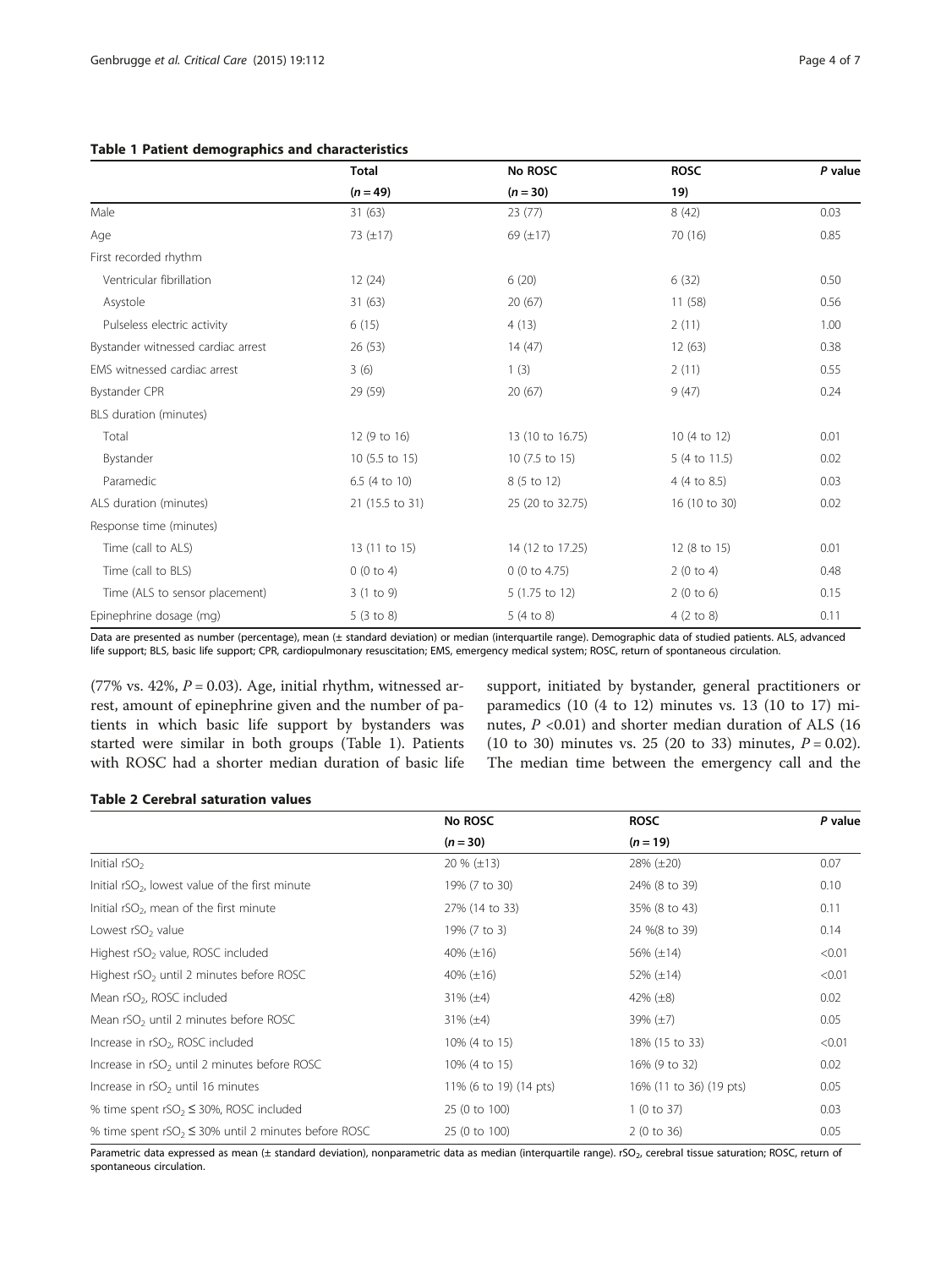

start of ALS was 14 (12 to 17) minutes in the group without ROSC and 12 (8 to 15) minutes in the group with ROSC  $(P = 0.01)$ .

The total median increase from initial  $rSO<sub>2</sub>$  values until 2 minutes before ROSC or the end of ALS efforts was significantly larger in the group with ROSC (16% (9 to 32)) compared with the patients without ROSC 10% (4 to 15)  $(P = 0.02)$ . All results are summarized in Table [2](#page-3-0).

The median duration of ALS until ROSC was 16 (10 to 30) minutes. If we compare  $rSO_2$  from the start of measurement until ROSC or until 16 minutes in the no ROSC group (only available in 14 patients), a significant difference in median increase is observed – namely 11% (5.75 to 19) for the no ROSC group versus 16% (11 to 36) for the ROSC group  $(P = 0.05)$ .

Patients who did not achieve ROSC spent a significantly higher portion of time during ALS with  $rSO_2 \leq 30\%$  $(P < 0.03)$ . The median proportion of time spent ≤30% until 2 minutes before ROSC was 25% (0 to 100) of the time for the no ROSC group compared with 2% (0 to 36) of the time for the ROSC group ( $P = 0.05$ ). Figure 2 represents the course of  $rSO<sub>2</sub>$  values in both groups during ALS.

The mean maximum  $rSO<sub>2</sub>$  value until 2 minutes before ROSC recorded during ALS was significantly higher in the group that achieved ROSC  $(52\% \pm 14 \text{ vs. } 40\% \pm 16,$  $P$  <0.01). The median minimal rSO<sub>2</sub> value recorded during ALS, 24% (8 to 39) in the ROSC group compared with 18% (7 to 29) in the no ROSC group, did not differ  $(P = 0.14)$  between both groups.

There was no statistically significant difference in the mean initial recorded  $rSO<sub>2</sub>$  value between the ROSC group compared with the no ROSC group  $(28\% \pm 20 \text{ vs.})$ 20%  $\pm$  13, P = 0.07). The mean rSO<sub>2</sub> over the first minute after the start of measurement was not different between

both groups, 35% (8 to 43) in the ROSC group and 27% (14 to 33) in the no ROSC group  $(P = 0.11)$ .

The mean  $rSO<sub>2</sub>$  from the start of measurement until 2 minutes before ROSC or until ALS was terminated was higher in the ROSC group compared with the no ROSC group, respectively  $39\% \pm 7$  and  $31\% \pm 4$  ( $P = 0.05$ ).

The mean initial  $rSO<sub>2</sub>$  value of the three patients with good neurological outcome was 44% (±26). The mean  $rSO<sub>2</sub>$  until 2 minutes before ROSC was 54% ( $\pm$ 4) and the increase until 2 minutes before ROSC was 13% (±6).

# **Discussion**

During pre-hospital ALS, a higher increase in  $rSO<sub>2</sub>$  is observed in patients attaining ROSC, even before ROSC was clinically determined.  $rSO_2$  monitoring was started immediately on the arrival of the medical emergency team at the scene of cardiac arrest. During the entire course of ALS,  $rSO<sub>2</sub>$  values were recorded, until ROSC or until the decision to stop ALS. Apart from three small feasibility studies, all previously published studies on this topic reported only data obtained in the emergency department, and therefore a considerable time after the cardiac arrest [[14](#page-6-0),[17](#page-6-0),[21](#page-6-0)]. As a result of our early prehospital start of  $rSO<sub>2</sub>$  monitoring, it was possible to monitor patients with short ALS duration and a possibly positive neurological outcome. The time delay between start of CPR and  $rSO<sub>2</sub>$  monitoring in all published studies was much longer, without information on the duration of low  $rSO<sub>2</sub>$  values pre hospital and with exclusion of OHCA patients with short time to ROSC [[10](#page-6-0)].

As stated by others and in accordance with our results,  $rSO<sub>2</sub>$  seems more useful when it is used as a dynamic information tool rather than a static one, so that a single threshold  $rSO<sub>2</sub>$  value might be insufficient to predict outcome [[10,11](#page-6-0),[22](#page-6-0)]. However, use of the mean  $rSO_2$  as the threshold is not clinically useful. We used data until 2 minutes before ROSC to enable a comparison of  $rSO<sub>2</sub>$ during ALS between two equivalent groups of patients: a first group who achieved ROSC and a second group in which ALS efforts were halted, but both still in cardiac arrest. We analyzed the difference in  $rSO<sub>2</sub>$  increase during ALS between patients who achieved ROSC and those who did not. We found a significant difference in the increase in  $rSO<sub>2</sub>$  between these groups, with an increase in  $rSO<sub>2</sub>$  even before ROSC was clinically determined by means of pulse check [[23\]](#page-6-0). These observations support the idea for the use of cerebral saturation as a monitor during ALS. Asim and colleagues also analyzed the increase in  $rSO<sub>2</sub>$  during CPR, and found a gradual increase of 5% (0 to 18) in the patients without ROSC compared with 52% (17 to 52) ( $P$  <0.001) in the patients with ROSC [[16](#page-6-0)]. The higher increase, compared with our findings, could be due to the device used to measure  $rSO_2$ , the Invos™ 5100C (Covidien, Boulder, CO, USA), which does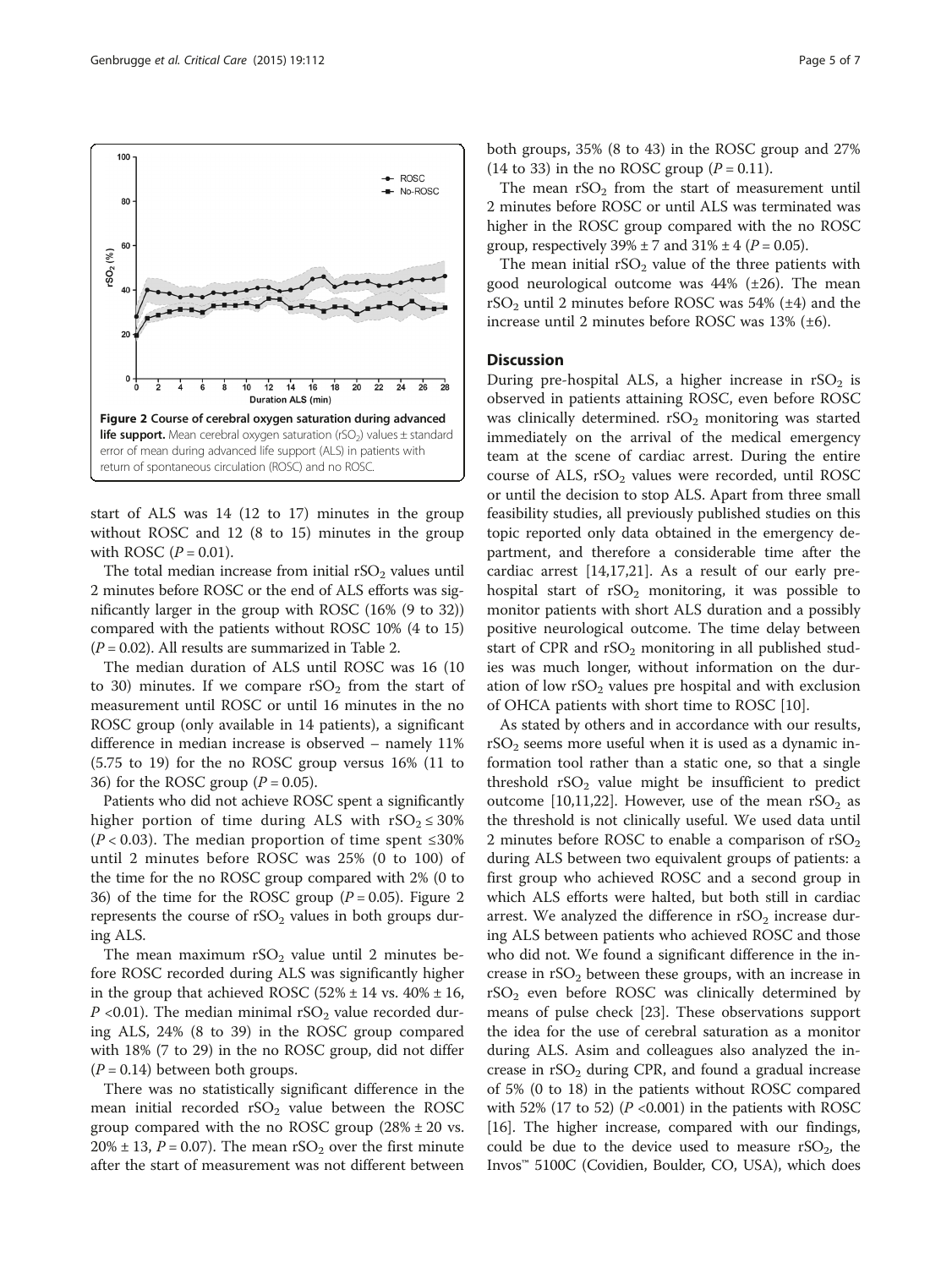not measure values below 15%. Secondly, the inclusion of  $rSO<sub>2</sub>$  values at the moment of ROSC together with the rather small number of patients included (23 patients) will exacerbate differences between survivors and nonsurvivors. Thirdly, these findings are of limited added clinical value because ROSC was already determined.

In addition to the increase from start of  $rSO<sub>2</sub>$  measurement until ROSC, a significant difference was also observed between the ROSC group and the no ROSC group if we compared the increase from start of ALS until 16 minutes of ALS (median duration of ALS in the ROSC group). Both findings could be a surrogate marker for better systemic oxygenation with ROSC as a result. These differences in the increase of  $rSO<sub>2</sub>$  between the ROSC group and the no ROSC group suggest a high sensitivity of  $rSO<sub>2</sub>$  to hemodynamic changes, which can be important during ALS for early determination of ROSC and rearrest, especially in the pre-hospital setting where monitoring modalities are limited in contrast to in-hospital cardiac arrest.

Analysis of the current results did not enable determination of a critical threshold of increase predicting ROSC with acceptable specificity/sensitivity. Probably, larger patient numbers will be needed and our ongoing multicenter trial (ClinicalTrials.gov NCT01806844) could enable us to analyze whether this critical threshold for  $rSO<sub>2</sub>$  increase can be determined.

We observed no significant difference in initial  $rSO<sub>2</sub>$ between patients who achieved ROSC and patients who did not achieve ROSC. The absence of a significant difference in initial  $rSO<sub>2</sub>$  between the ROSC group and the no ROSC group was unexpected. We hypothesized that patients with shorter time between the emergency call and start of ALS would have a higher initial  $rSO<sub>2</sub>$  value, which in turn is supported by a significantly shorter time between the emergency call and start of ALS in patients achieving ROSC. The findings therefore seem contradictory, but this could be linked to the relatively small patient population studied and the observed trend for higher initial  $rSO_2$  in the ROSC group. Initial  $rSO_2$  could be clinically interesting because it is a fast and easy observation. Although only  $rSO<sub>2</sub>$  data during CPR were included, we were able to confirm the results of Parnia and colleagues that patients with ROSC had a majority of  $rSO<sub>2</sub>$  values >30% during CPR [[11\]](#page-6-0). Despite this confirmation, it is important to take into consideration that, amongst our group of survivors, initial  $rSO<sub>2</sub>$  values of 0% were measured.

In a recent multicenter study, Ito and colleagues measured  $rSO_2$  in 672 OHCA patients during a 1-minute period at hospital arrival [\[15](#page-6-0)]. A significant difference between patients with transient or sustained ROSC and no ROSC was observed. Surprisingly, only the lowest measured  $rSO<sub>2</sub>$  values were used in their analysis, introducing a bias caused by suboptimal measurement. It remains unclear how the authors processed  $rSO<sub>2</sub>$ values <15% in their results because the NIRS device used does not measure below rSO<sub>2</sub> of 15% (Invos<sup>™</sup> 5100). As the study design is fundamentally different and the measuring device (NIRS) is different, comparison with our study is not possible.

This study has several limitations. Firstly, it is a small, observational, single-center study. Larger, multicenter studies are necessary to confirm current results. Secondly, the physician of the emergency medical team was not blinded to the  $rSO<sub>2</sub>$  values, although there are no indications that the  $rSO<sub>2</sub>$  values were used in the decision to cease or continue resuscitation efforts. Moreover, the emergency physician did not receive any information about interpretation of  $rSO<sub>2</sub>$  data. Thirdly, despite the fact that we used ROSC >20 minutes as the endpoint, only nine patients survived until arrival at the ICU and eventually only four patients survived until hospital discharge. Larger studies are necessary to compare  $rSO<sub>2</sub>$  values during ALS between survivors to hospital discharge and nonsurvivors (neurological outcome). Fourthly, we could not compare our findings with end-tidal capnography, which is currently the only monitoring tool generally used during CPR, due to lack of end-tidal carbon dioxide data. Finally, none of the patients in the no ROSC group underwent an autopsy, and therefore we can only presume an arrest of cardiac origin.

#### Conclusion

We found a significant difference in increase of  $rSO<sub>2</sub>$ during ALS between patients who achieved ROSC and those who did not, even before ROSC was achieved. Our findings suggest that  $rSO<sub>2</sub>$  could become a surrogate marker of systemic oxygenation because a significant increase in  $rSO<sub>2</sub>$  was observed before ROSC. Cerebral oximetry could have the potential to guide treatment and decision-making during cardiopulmonary resuscitation, possibly together with capnography. Currently, no initial  $rSO<sub>2</sub>$  or gradient cutoff value can be defined to predict ROSC. This will remain particularly difficult as high specificity is warranted for such a cutoff value, and observed  $rSO<sub>2</sub>$  values vary within a wide range. Although there is no doubt that in the clinical (pre) hospital setting a tool to quickly determine whether a patient will achieve ROSC would prove invaluable, these results are promising – but there is still a way to go.

### Key messages

- Limited information and monitoring possibilities are available during ALS in the OCHA setting.
- Patients who achieve ROSC have a statistically significant higher increase in cerebral saturation